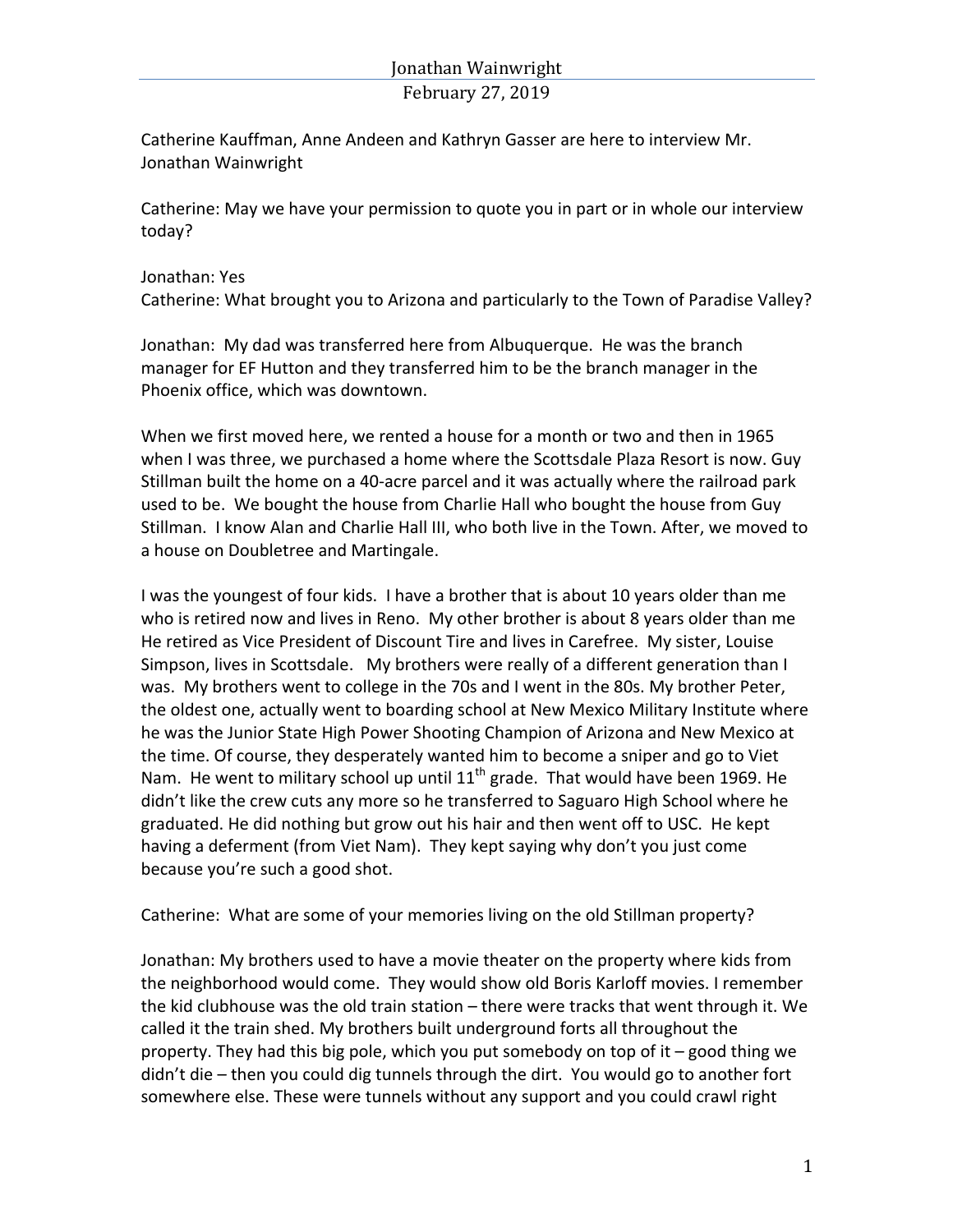through them. I think we built it where Mr. Stillman actually had a lake where the train went over it so it was kind of silty and it didn't collapse  $-$  that was a good thing. Mr. Stillman had planted a lot of big eucalyptus trees where we had tree houses which were kind of fun. Of course every time it rained we had all the toads going into our pool and they would lay these long strings of eggs. We had all the critters. I remember camping out on the property there with my brother - at that point Scottsdale Road was just a two lane road – there was a big burst – a guy who was probably drunk or something hit a power pole and knocked it over. I was probably 5 or 6 at the time. Where we lived was a rural place before McCormick Ranch was really developed. We were probably the last house until Albuquerque or something.

Guy Stillman had a house across the street  $-$  not where the train park is now  $-$  it was on the north side. Their house was always a fun party to go to because he'd have all the kids come over and had his train going. It was a like a private party  $-$  it wasn't like the park is today.

I remember that same time  $-$  election year  $-$  Guy Stillman was chairman of the Democratic Party. You would see Marine II flying over our house with Vice President Humphrey in it. My dad wasn't a Humphrey fan! My dad said, "He's lucky, I'm one of the good guys." I do remember the presidential candidate visits and they all seemed to pay homage to Guy Stillman. One of my early memories from PCDS in 1968, when I was in first grade, was when Barry Goldwater came there to vote. Phoenix Country Day was his poling place

Catherine: Tell us about the 1929 Model A pickup truck

Jonathan: My dad went to one of the auctions - it may have been Barrett Jackson. He bought a 1929 Model A pickup truck for my sister to drive. It was the least expensive car at the auction. It wasn't restored that well though it ran. It was a pickup truck convertible. My dad liked the idea of us driving that because we really weren't going to get a speeding ticket. It protested at about 37 miles per hour. The speedometer was this round thing that just went around and around.

#### Catherine: Where did you go to school?

Jonathan: I started at Judson. I went to preschool and kindergarten twice at Judson. I went to Judson for 3 years. From  $1^{st}$  grade through  $9^{th}$  grade, I went to Phoenix Country Day School. Then I went to boarding school in North Andover, Massachusetts. I went to college in Illinois at Wake Forest for a couple of years and then I finally came back here.

Catherine: What brought you back to Arizona?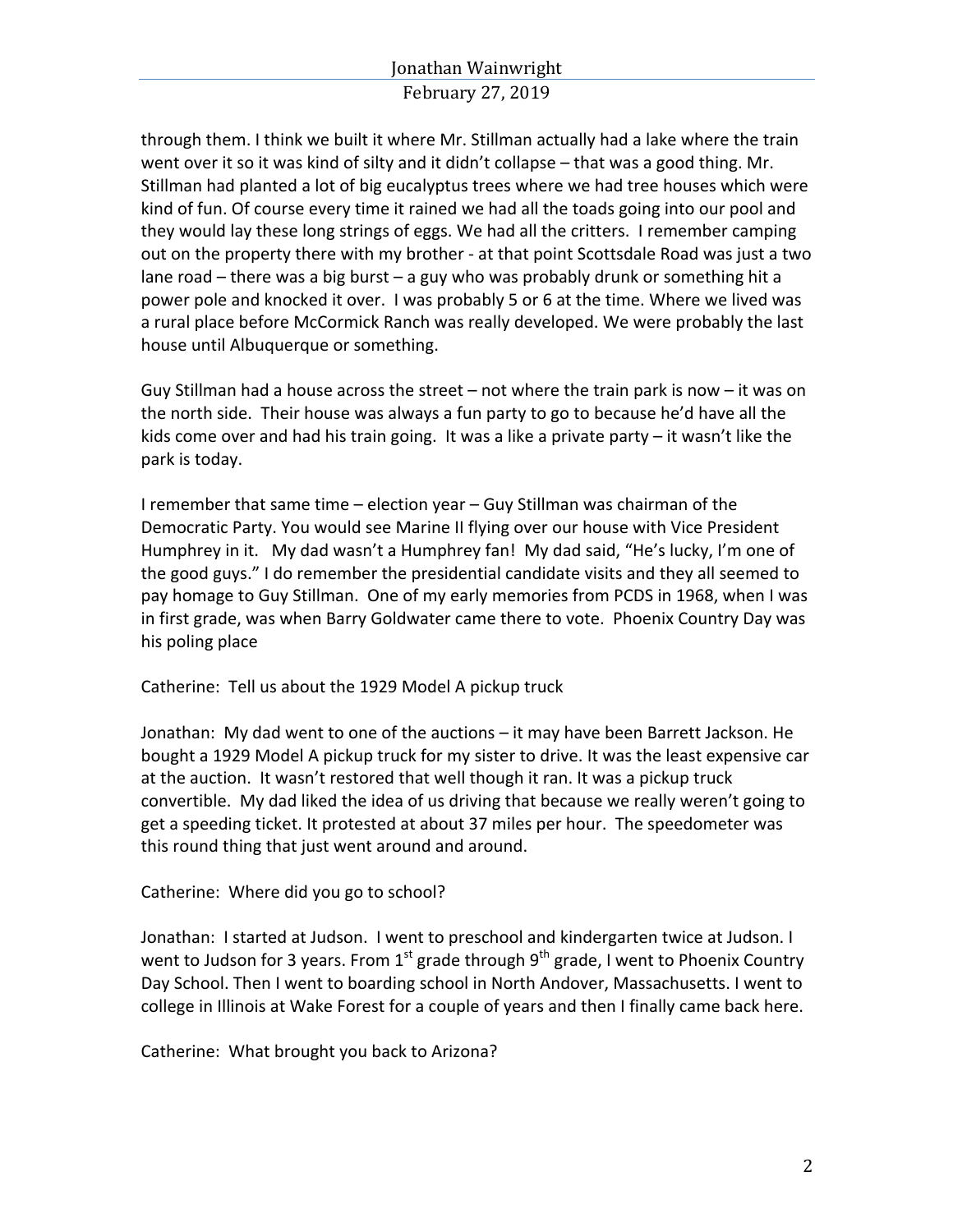Jonathan: I felt that I had experienced enough and this is where I wanted to live. I did go to the University of Arizona after leaving Wake Forest. I was sort of interested in politics. At the U of A, I worked as a congressional staffer for Jim Kolbe down in Tucson. Then it was Congressional District 5, which was really an interesting one. I was on his campaign staff when it was a rerun against Congressman McNulty. The two of them had run against each other in 1982. Then, in 1984, Kolbe won that election.

Catherine: Did you go to Washington with Kolbe?

Jonathan: No I was in the District Office for a little bit and then I came back to Phoenix

Catherine: What did you study at college? Politics?

Jonathan: I don't have a degree, which didn't make my parents very happy. I think I had 15 different majors – probably enough hours to have about 15 degrees! I bounced around a lot. Political Science was my major at one point - then Theology, Urban Studies - I had a lot of them. I was going to finish my degree. I found that I had plenty of hours for a degree but not all in the right spot. Then I took a very good job here. I was supposed to go back and finish but I just never did.

Catherine: How did you get into the construction business?

Jonathan: When I was in high school, I worked for developers of Finisterre, Jim Pitre and Dick Johns. I used to babysit Jim Pitre kids and got to know him pretty well so he gave me a summer job. I really liked working for them. I thought it was interesting.

After I left the U of A, I worked for a company called States Savings Mortgage Company, which was owned by a Town resident named David Reese. His family owned State Savings Bank an S & L out of Columbus, Ohio. They were looking to diversify their portfolio in Arizona. I did construction finance for them, a lot of it in Paradise Valley, which is really where my job today came from. One of my clients, whom I did construction finance for when the savings and loan crisis hit back in the late 1980s, I told him the bank wasn't going to lend him any more money but not to take it personally they aren't lending anyone any more money on spec financing. There were so many good real estate opportunities out there but no financing - so if you could raise private money, you could really get good deals. I did go into banking and construction finance with the idea of eventually going into home building. The guy that I worked with was one of my clients. Calvis Wyant is the name of the company. We did the good news bad news thing - I'll raise the money for you. Then we started. Our first real big deal was a project on  $11<sup>th</sup>$  Avenue and Northern, which was owned by a guy named McCrary. He had pharmacies downtown. He had a 40-acre parcel there with his horse ranch. He sold 28 acres to the city, which did a park and then there were 12 acres left. He died without a will and it went to his wife – then she died without a will. Then it went to her two 90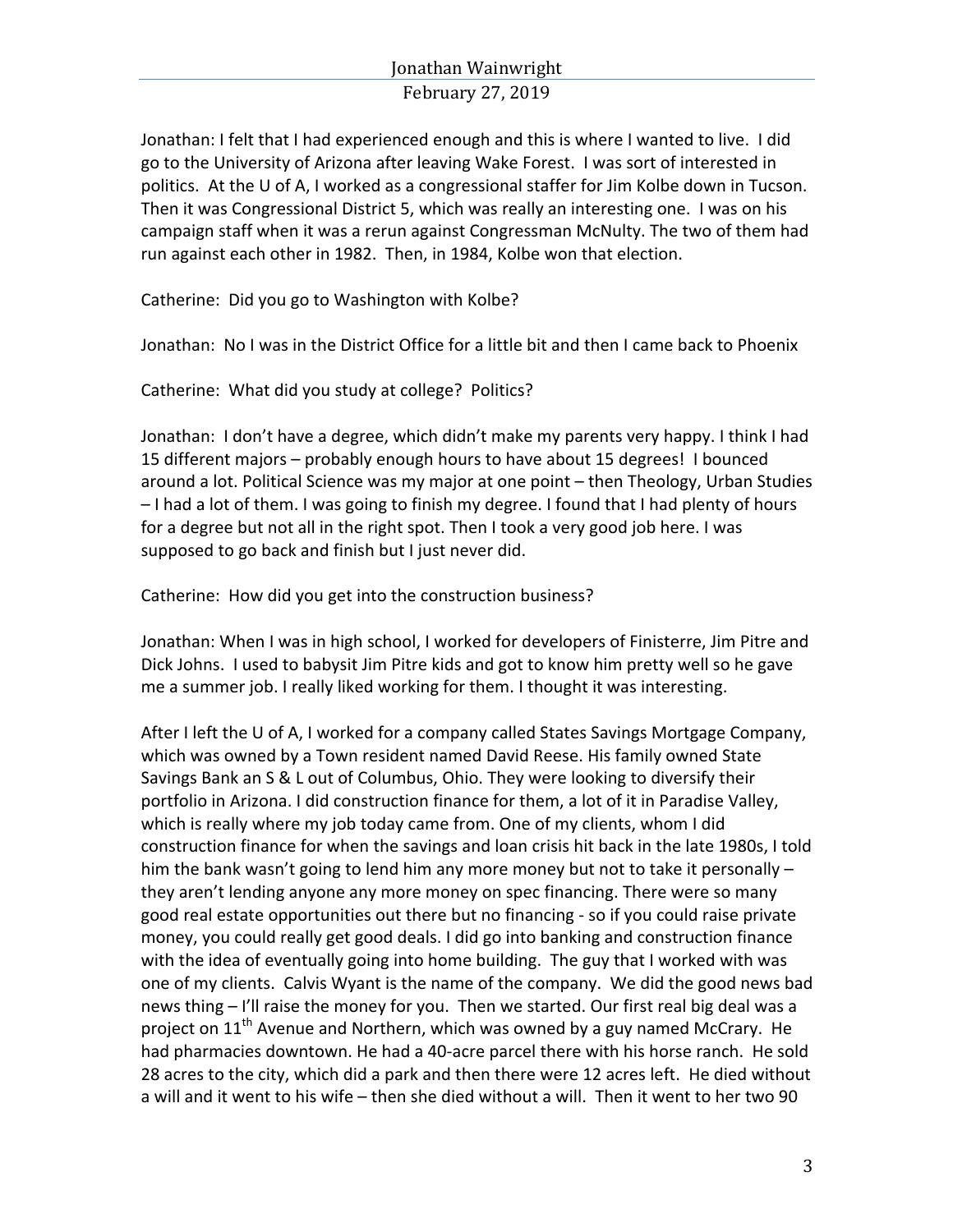something year old sisters. This was at the bottom of the real estate market. We were willing to pay cash for it; in fact we bought their house up in Muns Park and a whole bunch of other things. We said we'd buy everything. They said, "Great, because we are 90 something years old and we aren't going to wait around for the market to recover." It was a great first project for me because almost immediately there was all this controversy with the neighbors. A number of people always thought that there was going to be a park there. The guy in his will was going to leave it to the city to expand the park. It was very controversial because most of the neighbors, at least I think the smarter neighbors said, "Wow, we have this great big 28 acre park with nothing on it but grass and trees  $-$  it's a nice amenity  $-$  if they ever make it a forty acre park, they are going to put a ball field there with lights and that would not be a good neighbor." This pitted neighbor against neighbor. A lot of people were very much on our side because they wanted higher end homes and the other people for some reason thought it was just going to be a park. In fact, my story as a developer was on the cover of the Business Journal – here I was this 27 year old – I thought this was kind of fun. At that time, Terry Goddard had just resigned as they mayor to run for governor. Paul Johnson, who was the councilman from that district, became mayor and then they appointed this jerk as the councilman for the district. The guy said, "Oh I'll take care of you." He stabbed us in the back the whole time. We had this big fight. They actually voted at the same council meeting to give us our plat and voted to condemn it as a park. They were corrupt about it because they appropriated, I forget the exact amount but I'll say, \$800,000. They said \$800,000 is all we can do. Then they hired an appraiser to appraise it. The guy that appraised it for estate tax purposes appraised it for as low as he could. The appraiser selected by the City of Phoenix was guaranteed to appraise it for more money than had been allocated by the City to purchase it because he had already appraised it months before for estate tax purposed. Though controversial, we ended up building 27 homes in there. It was my first real project.

Then I built a number of smaller subdivisions up and down north central Phoenix and some out in Scottsdale. Eventually I started to build a lot of single / custom homes  $-$  a lot in Paradise Valley, in fact, I've lived in a couple of them. They were spec homes but as a good homebuilder, "you eat your young" when something doesn't sell. It's also a nice side business because in lieu of taking cash, if you take house, you can take up to \$500,000 every two years tax-free if it's your own home. So if you give yourself a good deal on your own home, which we usually do, it's a good way to take tax-deferred profits. If I sell a spec home as a homebuilder, I get taxed at ordinary rates. If I build my own home and sell it two years later, then the first \$500,000 is tax-free. It's an incentive to do that. As a result, we moved around a little bit although I haven't done it as much as I should. My partner, Tony, has done that a lot more and wisely so. Part of the problem is that the home I lived in near Phoenix Country Day School was right when the market collapsed in 2008. It was a great market so when everything kept selling, I didn't move. Then once the market really collapsed, I couldn't sell my house. So we stayed there. Then in the down turn, we did a lot of "fix and flips" where we were buying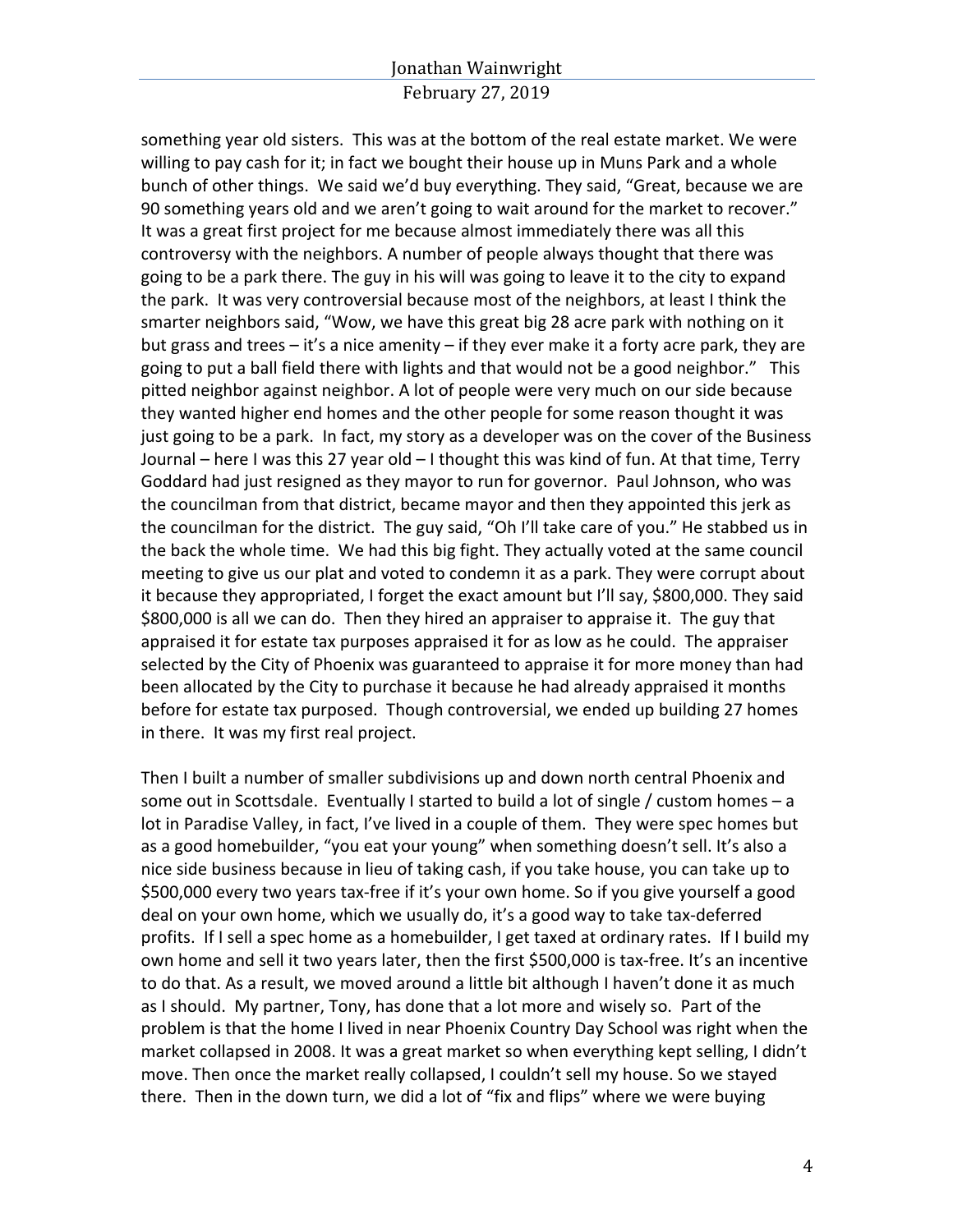houses including an old house I remember being built in Finisterre. I bought it at the courthouse steps.

Catherine: How did you get involved with the Town?

Jonathan: My first job with the Town was while I was in high school with the Streets Department - I was driving then so it was probably 1977 or '78. I was technically a CETA employee, (Comprehensive Employment and Training Act) which was a government jobs program. I think that a Town resident had to hold the job. I worked from 6 -10 in the morning. Lincoln Drive had just been expanded and CAP was being built (Central Arizona Project). The government was relocating saguaros and other trees from the CAP area and giving Paradise Valley as many saguaro cacti and other trees they wanted. My job was to plant saguaros along Lincoln Drive. They didn't pay us very much but we weren't that effective. Mostly we, the three of us, would sit under a bush while they would go back to Town Hall and bring us another saguaro. It only took one guy to take the shovel and plant it! I did that in the mornings and I worked for a law firm in the afternoon, Brown Bain Law Firm. 

Catherine: In your father's interview, he talks about you getting signatures for petitions to annex areas north of Camelback. Can you tell us about that?

Jonathan: Oscar Butt hired me as an annexation solicitor. He said, "You know everybody, why don't you go do this." It was a paid position I had during spring break while I was at Wake Forest – probably in 1981 or  $1982 - my$  second job in Paradise Valley. The Town paid me to go door to door - places like all of the homes around Paradise Valley Country Club, the county island around 40<sup>th</sup> Street and Lincoln, Lincoln Hills area, areas around the Babbitt's house. Mrs. Babbitt chased me out when I tried to get her to sign the petition to annex her property. Then there was another little area near the Camelback Inn that wasn't part of the others. The area around Paradise Canyon Road and the hillside area around there – they were all county islands. Most people were pretty happy to do it.

Catherine: What was the criterion for getting your property annexed into the Town?

Jonathan: You had to get 51% of the assessed valuation of the area in order to annex in. So if someone had an assessed home valued at one million dollars and someone had a 2 million dollar home  $-$  that would be 1 vote versus 2 votes. If we were having difficulty with an area, we could carve out a bit of it. We could always make an annexation area smaller. Also, we wanted the husband and the wife's signatures if they were married. If we only had one signature, then that would only be considered 50% of the assessed valuation in a community property state.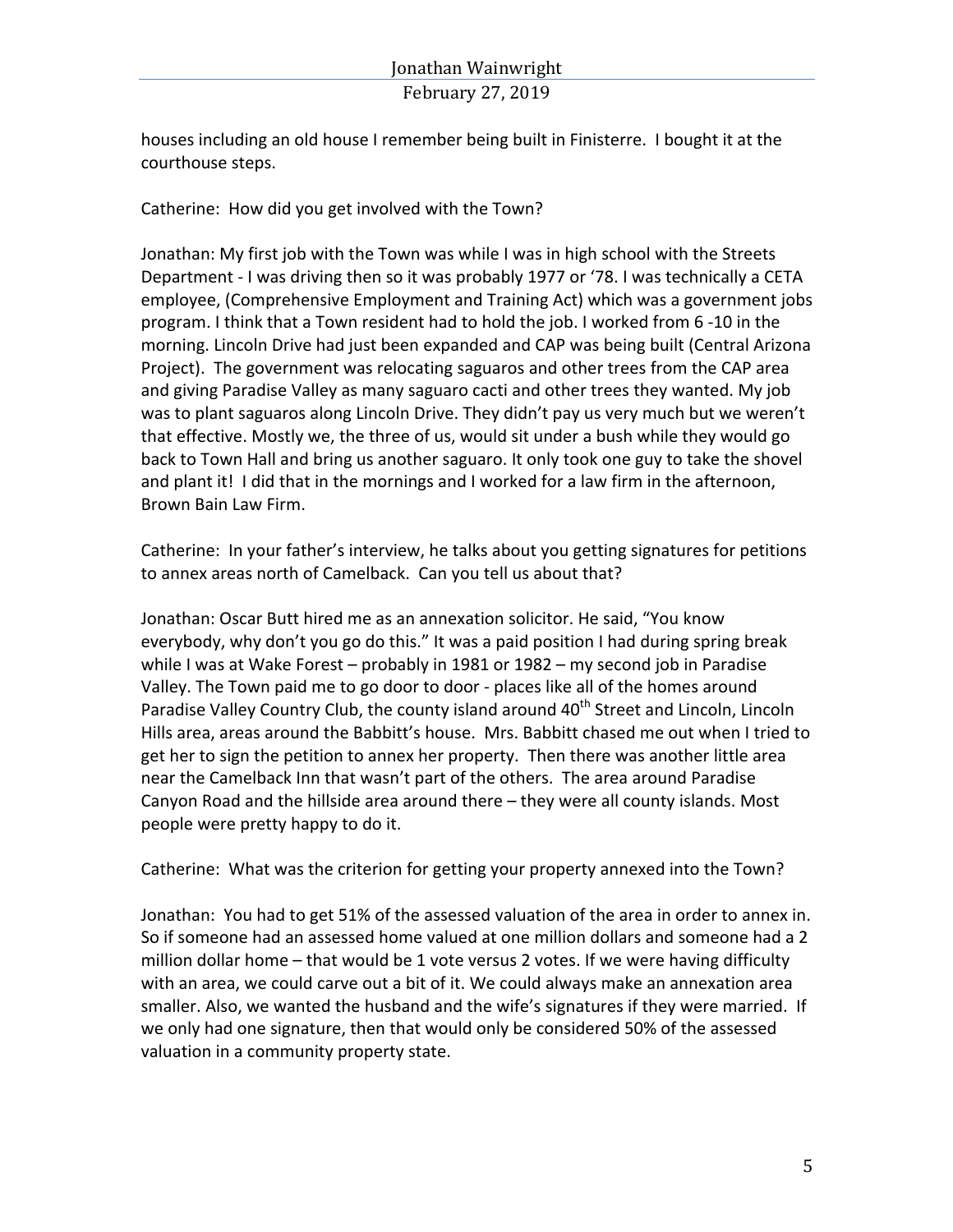Catherine: Was Oscar Butt given a mandate from the Town Council to get property annexed into the Town?

Jonathan: I don't know if it was a mandate or a policy. The policy of the Town of Paradise Valley at that point was they wanted to incorporate all of those county islands into Paradise Valley. The residential part was important and of course Camelback Inn and Mountain Shadows were a separate annexation. There wasn't a lot of opposition to it. You had to do a little bit of a sales job to make people understand. What people couldn't understand was if you annexed in, you wouldn't have an additional tax.

Catherine: Did anyone attempt to get Clearwater Hills or the Franciscan Renewal Center annexed?

Jonathan: There had been a lot of talk about that. In fact there were some pretty raucous meetings. It was always controversial for Clearwater Hills. There was a guy named General Lowry – a military guy – he was militantly opposed to it. I used to play backgammon with this guy. I think they just liked to be part of the county. They wanted less government. Of course Clearwater Hills is pretty isolated from the county itself. Jack Huntress, the mayor at one time, lived there. When I was doing the annexation petitions, I said, "Do you want me to include you in a one house incorporation  $-$  we can incorporate just you?" He said, "No, I don't think that's the right way to do it. " He didn't live there when he was mayor. Actually, a little bit of Clearwater Hills is in Paradise Valley – the Gate House and maybe the first house or something like that. Part of the annexation that I was involved in was when they annexed a little strip of Tatum Boulevard. They had left a lot of Tatum out of it. That way they would make the county pay the bill to take care of Tatum. But then somebody realized that because Clearwater Hills came out on to Tatum and that it included the area which included Camelback Inn  $$ that was all contiguous  $-$  a weird looking county island  $-$  if for some reason, someone was able to figure out a way to not only annex Clearwater Hills from Phoenix, they could also annex that whole area in there which includes the resorts  $-$  so they annexed a strip of Tatum to prevent that from happening.

Kathryn: Was Colonial Miramonte included in this annexation?

Jonathan: That was not. It may have been annexed around that time but I didn't do the circulation petition. It was a more controversial annexation because I know some people who felt very strongly about one house per acre said we shouldn't be annexing smaller properties like that. That was also true of Mountain Shadows - East and West. People felt that it shouldn't be annexed if it didn't fit the one house per acre guidelines.

Catherine: What was your sales pitch to sign the petition?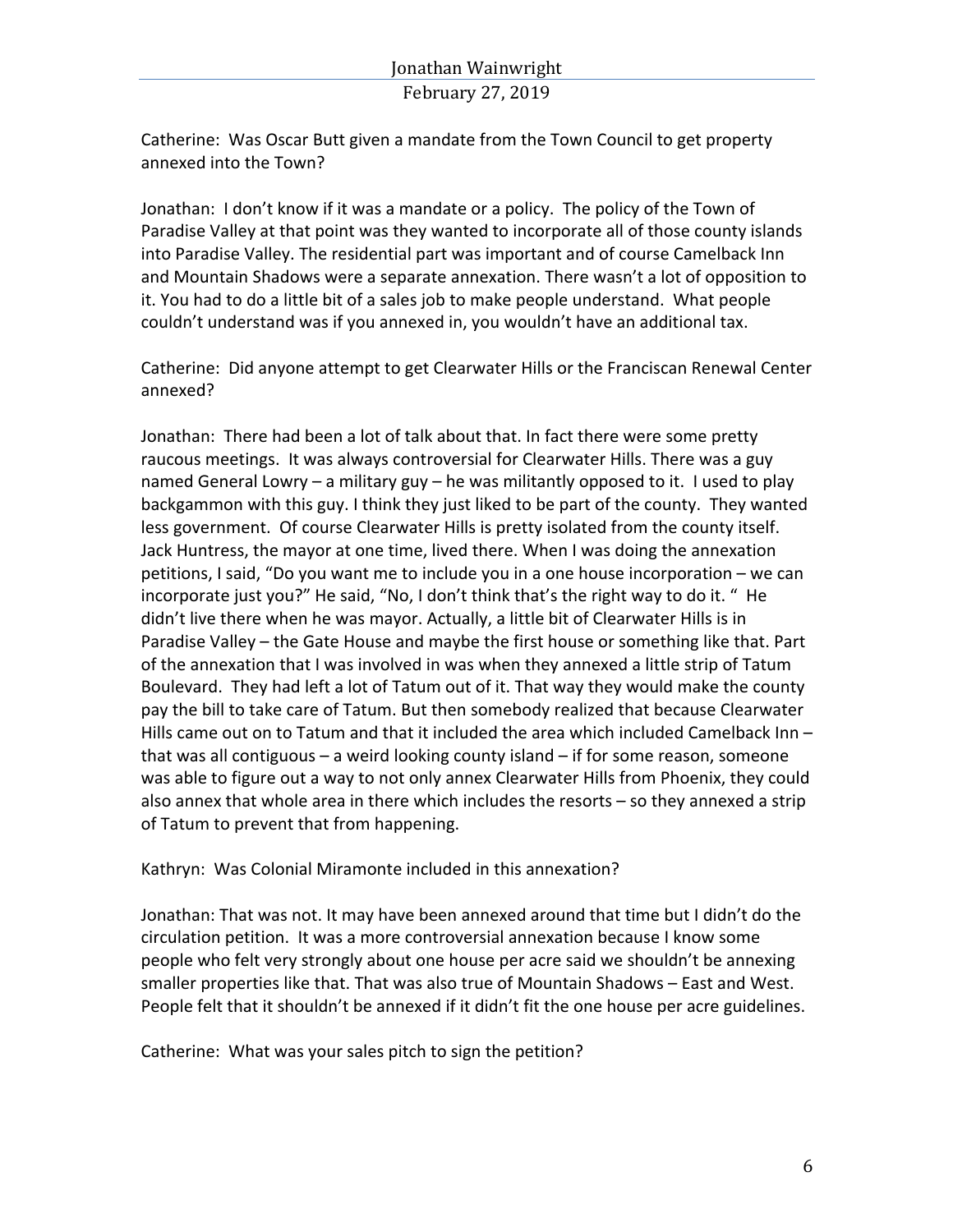Jonathan: It was mostly to be part of the Town and to get the services that they offered. As a county island, they didn't get police protection and their roads didn't get done - the county was obligated to do that and they dealt with the county sheriff. They would have a voice in Town otherwise they didn't

### Catherine: Tell us about volunteer jobs with the Town

Jonathan: My first volunteer job was as the bailiff in Paradise Valley. They gave me a badge but not a gun. This was back when it was all volunteer hearing officers. Photo Radar was in pretty full swing there. This was about 1990. Trey Johnson was one of the hearing officers and then another was this nice lady; Worthington was her last name. They had robes and I had a badge. I think Elliot Horne was the bailiff before me. When Elliot didn't look scary enough for them, they decided to put me in. It was actually pretty interesting because you would talk to everyone. I could help you out if you ever got a photo radar ticket. I heard all of the good explanations or objections! I remember this nasty lady who came in – "this damn thing, I didn't even have the car going and blah blah blah." The guy said, "Well here is the photo." I'm pretty sure it was not her and her demeanor changed because it was her husband and somebody, who was not her, in the front seat of the car. She said. "Oh I guess they were speeding. How do I get a copy of this photo?" All of a sudden everything changed. There's another story I heard about though I wasn't the bailiff at the time  $-$  this was the shoeshine guy at the country club who I knew - his car was stolen out of the parking lot there. The ticket came out shortly after because we had the three car thieves. There were 3 smiling guys in the front seat of his car. A number of these things happened. It was interesting to hear the different people. One of the judges or hearing officers, I don't know who it was, I would always ask, "How are you Your Honor?" and he would respond, "optimistic." I always liked that response. 

Catherine: How often did they have the court hearings?

Jonathan: I think I did it once a week. It was a morning thing. They had the hearings in the main chamber of the Town Hall. Basically, you could plead guilty and go to driving school, you could pay the fine, or you could ask for a trial. If people got really obstinate and argumentative then the judge would say ok I'm going to enter a plea of not guilty for you and here is your trial date. Usually people plead not guilty because it wasn't them. 

Kathryn: Are there actual jurors for these trials?

Jonathan: Yes, there are juries and we have the volunteer judges

Anne: Was your father involved in the Town at that time?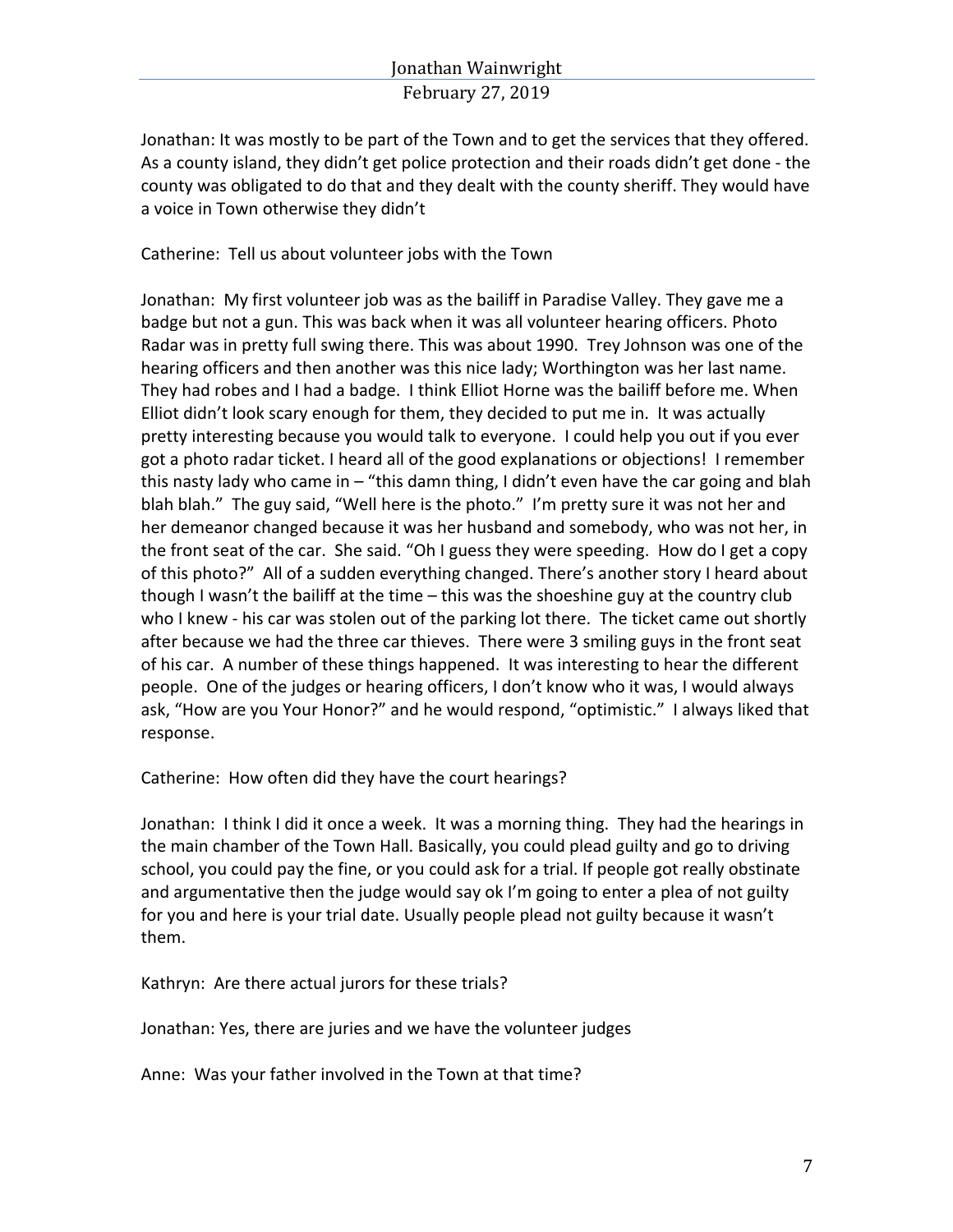Jonathan: I'm going to say at that time he may have been on the Town Council. It was after he was police chief. My dad was the first police chief for the Town. I think they still had a marshal per the Town Charter. You didn't have to have a police chief but you did have to have a marshal. It's often the same person but it doesn't have to be. One person could be several positions. I don't even know who the marshal is now. The police officers don't like being the marshal's office and that's why my dad changed it to police chief. I don't know if you know the history of my dad when he came in. They had a little challenge with the police department. They fired the Town Marshall and hired my dad. At that time my dad was running the Maricopa County Sheriffs Department Reserve Program because he had retired from EF Hutton. So he went to the Police Academy and became a police officer. They had about 400 Reserves. The Reserve Police Officers were different than they are today. There is a Reserve Police Officer Program. I don't know if Paradise Valley has any so called Reserve Police Officers. A lot of municipalities do and Paradise Valley used to. The volunteer patrol officers are different. Like my wife, she is one of the volunteer patrol officers. They're not like real cops. They don't carry a firearm. It is like me when I was a bailiff. They don't have the same obligations or training. My wife goes out in a police car with another volunteer. They do a lot of vacation watches. They hand out water at the trailheads. They help with the car show.

Anne: They also go to the churches and are called the "God Squad" to patrol the parking lot while the church or funeral service is going on.

Jonathan: Unfortunately cars get broken into in church parking lots because the bad guys know everyone is in church and won't be coming out. They know the parking lot is "all yours" as a thief - except the Unitarian Church, they are uncomfortable having police in the parking lot. They are very militant. I remember going to the Unitarian Church as a kid because they had public art. At Phoenix Country Day we went to Arcosanti, we went to the Frank Lloyd Wright thing, and then we went to see the artwork at the Unitarian Church. They have some statues and stuff that are well known.

Kathryn: I think the sculptor (John Henry Waddell) is the same guy who has statues of the massacred children in the Alabama bombing down at the Herberger. He does a lot of peace kind of sculptures. He makes a statement with his art.

Jonathan: After my career as Town Bailiff, I went on the Board of Adjustment, which I was on for 15 years, and now I am on the Planning Commission.

Catherine: Do you recall any memorable cases from the Board of Adjustments?

Jonathan: I kind of got fired from the Board of Adjustments. I must have been there a little too long. Scott LeMarr told me "this is not a life time appointment." They told Hope Ozer the same thing and she said too bad! She's still there. When you apply for the Board of Adjustments, you are also applying for the Planning Commission. The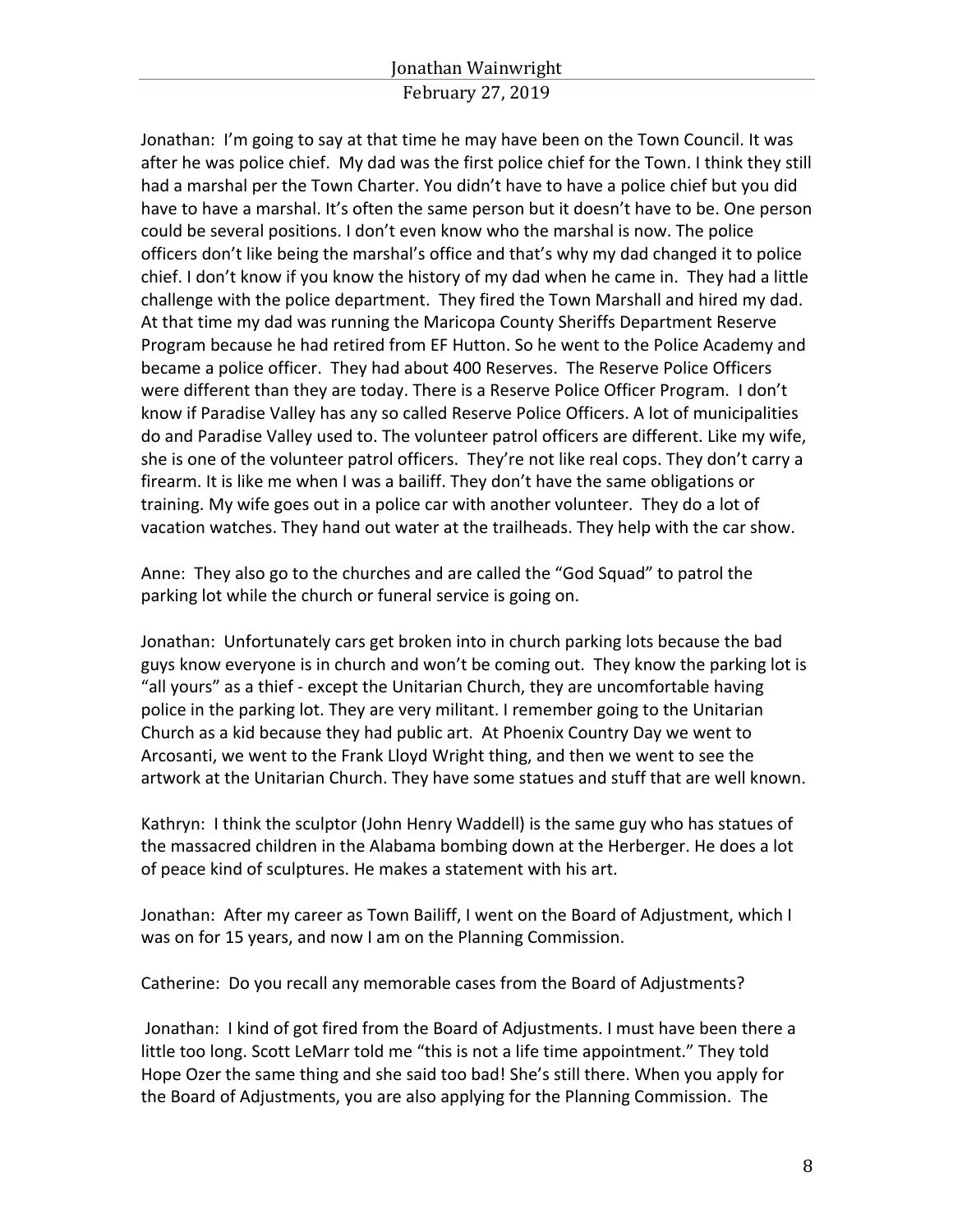application is either one. They accepted my application to the Planning Commission and they ignored my application for reappointment to the Board of Adjustments.

Anne: They used to call it Planning and Zoning Commission and now they don't.

Jonathan: No they don't  $-1$  guess because we don't do any more zoning. Our SUPs (Special Use Permits) are really more like zoning. For example, Mountain View Medical Plaza right now is applying to tear down its buildings and build new ones. It's really like a rezoning. It's not like in Scottsdale where you have a zoned medical office and then you go through the process. When we do something like that, we want to look at it as a blank sheet of paper. As a result, we don't really do a zoning, we do a special use permit. 

On Board of Adjustments we did have some good cases. I was always very clear that I am a property rights guy. I was probably the one more likely to vote for a variance. I thought it was good to have a balance there. I never tried to take the role as an advocate. There were a lot of cases we should have granted variances but we didn't. Towards the end of my time, we had granted variances in the beginning to one guy and then 10 years later, his neighbor came and asked for the same variance and we denied it. In theory, one guy's hardship is another guy's convenience so it depends on how you see it. It made for a lot of interesting debates. We were all good friends on it - never any hard feelings. I certainly remember when Paul Gilbert represented people there. One time he represented Dan Majerle and his wife. He did get the variance but they wanted to remodel the house and he was making the argument that they were tall and they needed higher ceilings. I was all for him up until then. It did pass - I think on a 4 -3 vote  $-$  he made it a little awkward for those of us that were supporting the fact that the house was going to be better. The rules had changed. It was an older house and it was really hard to remodel it under the new rules because the house was built under the old rules. It certainly didn't hurt anybody but was it a convenience or a hardship? The Board of Adjustments is autonomous. It doesn't get its direction from the Town Council. That's what I really liked about it. I felt like I could really help people more there than on the Planning Commission. If someone really does have a hardship – granted I was more willing to see it as a hardship than the next  $guy$  – then you could do something. Then basically you are done, you get it and you go on. We are also the first stop when they have litigation. So when they say, "Hey what do you mean I'm not going to get that, I'm going to sue you." You say, "Well fine, your first step is not really the courts but it's the Board of Adjustments." Then if you don't get a variance, then, I think, you go to Superior Court. It's a lot less work then the Planning Commission. People will say to me that they are interested in the Planning Commission  $-1$  have a friend who is applying for both right now – I said to him, "You do not have time to be on the Planning Commission – trust me!"

Catherine: How do you like the Planning Commission?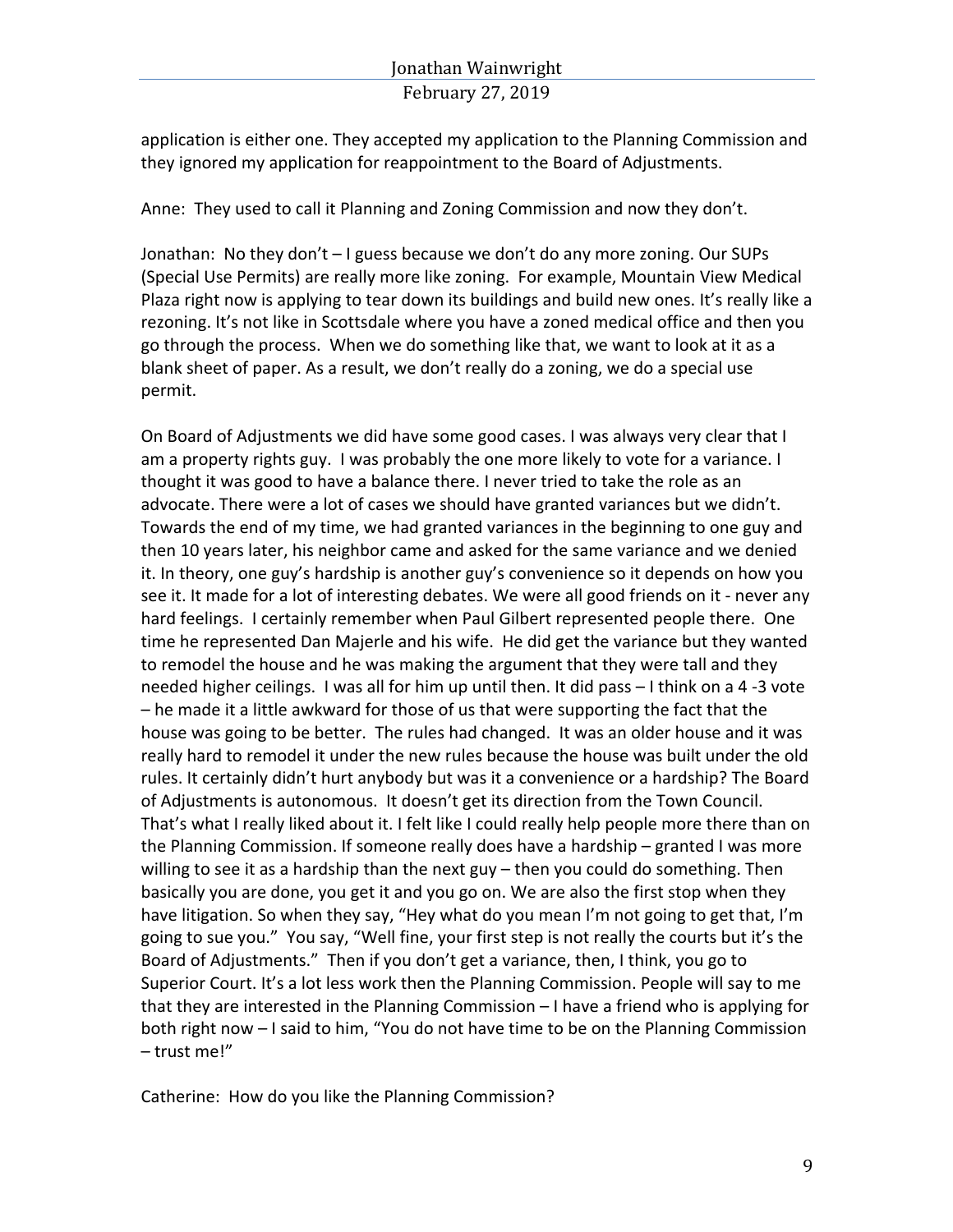Jonathan: It's a lot of work. I like it to the extent that I bring a little different perspective. We have excellent members on the Planning Commission who probably bring more to the table than  $1$  do  $-$  a couple of architects and a zoning attorney. It's interesting because right now it's a lot of work because everything is getting redone. Every medical plaza in the Town is getting completely torn down and redone or a getting a major renovation. The office building that I own on the TPC Desert Course at Bell and the 101 in Scottsdale – we are getting bought out by the doctor next door. He made us a deal that we could not refuse because medical offices are in such a demand right now.

Catherine: Does the Planning Commission only deal with commercial properties?

Jonathan: No, they deal with everything. We get a Statement of Direction from the Council. They are our bosses as they should be. Right now there is all this controversy over the "party house" or whatever you want to call it, at the Sanctuary. The big debate they are having right now is over the Statement of Direction to give to the Planning Commission. It's hasn't been to the Planning Commission yet. We are waiting for it. The Town Council is going to come up with a Statement of Direction and then give it to us.

Catherine: So it starts in Town Council and then they give it to the Planning Commission?

Jonathan: You can almost say that it is informal discussion. Like when the Ritz Carlton came in, they didn't go right to the Planning Commission. They work out a general idea with the Town Council and the council comes up with a Statement of Direction. The Planning Commission tries to come up with something close to the Statement of Direction. We fine-tune it with the idea that our product should be similar to the Statement of Direction that was asked for. We definitely take our guidance from the council. They do a very nice job as far as interacting with us. Our chairman is a real hard worker. On the Planning Commission, if they tell me. "We want a 10-foot skyscraper there - that's what we want as your elected representatives." With a Statement of Direction, we will work with that and try and make it work. We'll have 7 people with different opinions. You could, as a Planning Commissioner, vote for something even though you do not like it personally. Our recommendations reflect the Statement of Direction that the Town Council has come up with. A lot of times there will be a political reason later, that when it comes back, everybody changes their mind. "We said we wanted this but we didn't know that the people would be mad about it." When it comes back, it may be different. Unfortunately a lot of people, rather than objecting to things at the Planning Commission level or when the Statement of Direction is being done, they object when they are all ready for a vote. That's kind of a bad time for both the developer as well as the neighbors to object because at that point it ends being an up or down vote rather than being able to massage it for something that may work for the neighbors. The Planning Commission meets basically twice a month but we do have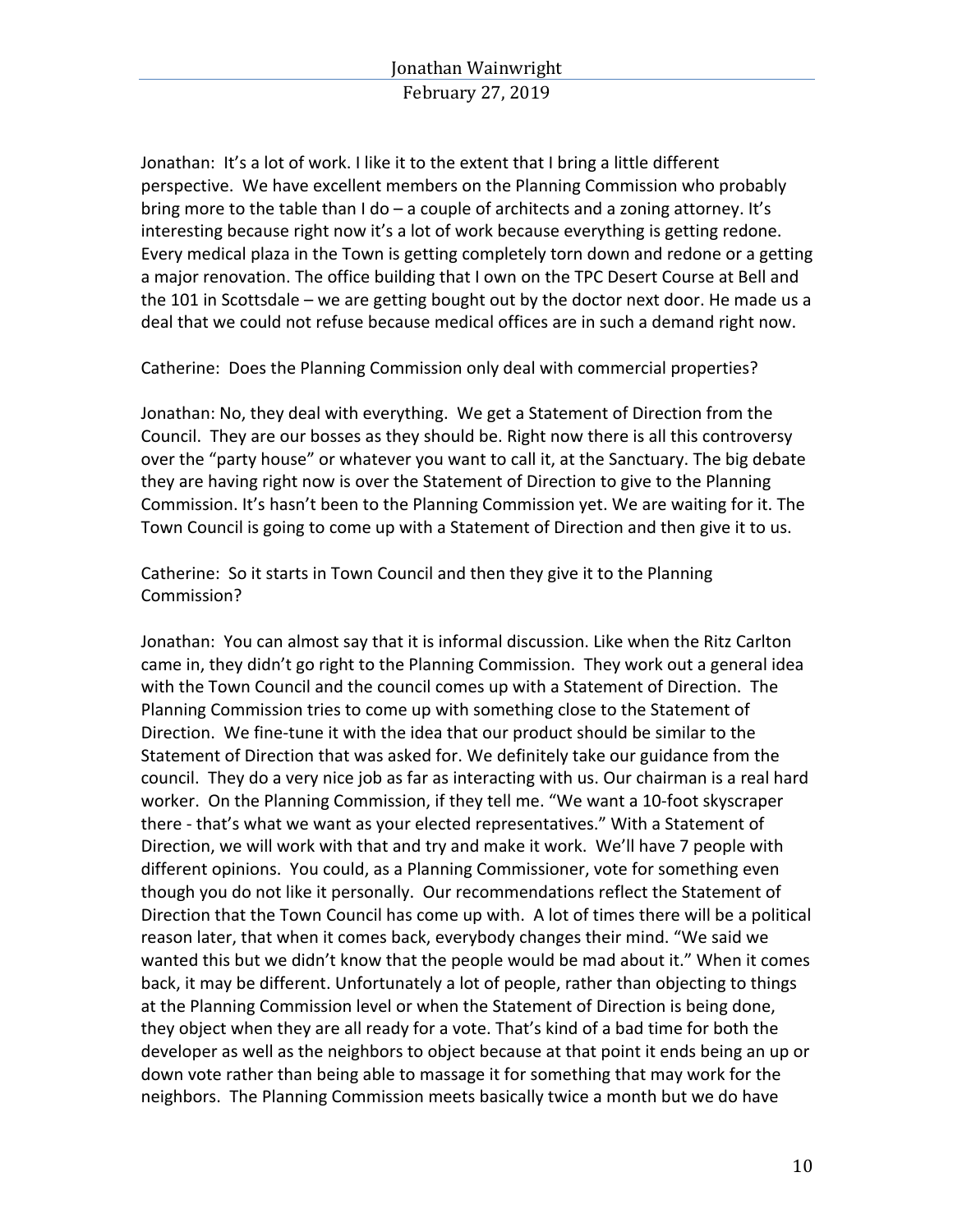special meetings. We had a special meeting last night that went until 10 o'clock over the Smoke Tree Resort. That's a major project.

Anne: Why did you get so involved with the Town? Was it because your father was involved? It sounds like as a youngster, you just kind of grew into it.

Jonathan: I probably did. Quick story – my dad won a trip to Europe when I was in about  $4^{th}$  grade. They took me out of school and we went to Europe and I saw some family. When we came back, our house had been broken into. When my dad was talking to the police officer, he became interested in police work. This is when he went to the police academy and became a reserve police officer. Shortly after, he was elected for Town Council. They didn't want people on the police department and also on Town Council so that's when he got the job running the Sheriffs Department. He was done being a stockbroker - he'd had enough of that. He got on the good side on the law because EF Hutton had a lot of corruption. When they had the big crash in '87, they went from being a premier brokerage house to having problems and they went under immediately - I think the day after the crash, they filed for bankruptcy.

As a kid, I remembered the council meetings. It was about 1976-77 when they voted to widen Lincoln from two lanes to four lanes. They recalled four of the councilmembers. Actually my dad and Barbara Vonammon both lived on Doubletree. They were both sued personally as a conflict of interest. They said because you live on Doubletree, the only reason you are voting to widen Lincoln is because you don't want cars on Doubletree. Then the Town had the recall election, which they all won. It was kind of stupid because they had the regular election a month later. So they put the Town through the expense of a special election only to have the regular election a month later. There was a lot of animosity that came out of the widening of Lincoln. For the next  $ten$  or fifteen years it was an unfortunate divide  $-$  citizen against citizen. There was another very controversial meeting between Phil Vonammon and John P. Frank, which had to do the elections for the Paradise Valley Home Owners Association. This Association had been around for a while and people gave them money. It was nonpolitical thing and then it became very political. The people who didn't like the politics went to the board meeting and took over the Paradise Valley Home Owners Association. The group that took it over basically disbanded it. It had a lot of money in the kitty because it didn't really do anything. They felt that those monies were being used for political purposes. Since then I have been interested in Paradise Valley. Also a lot of my business is here. I only have one spec home going now on Joshua Tree. It is kind of fun to have to live by the rules that you created. Now I live in a 1920 adobe so the remodel on that I call my penance for all the homes I tore down.

Catherine: Are you familiar with our Historical Home Preservation Program?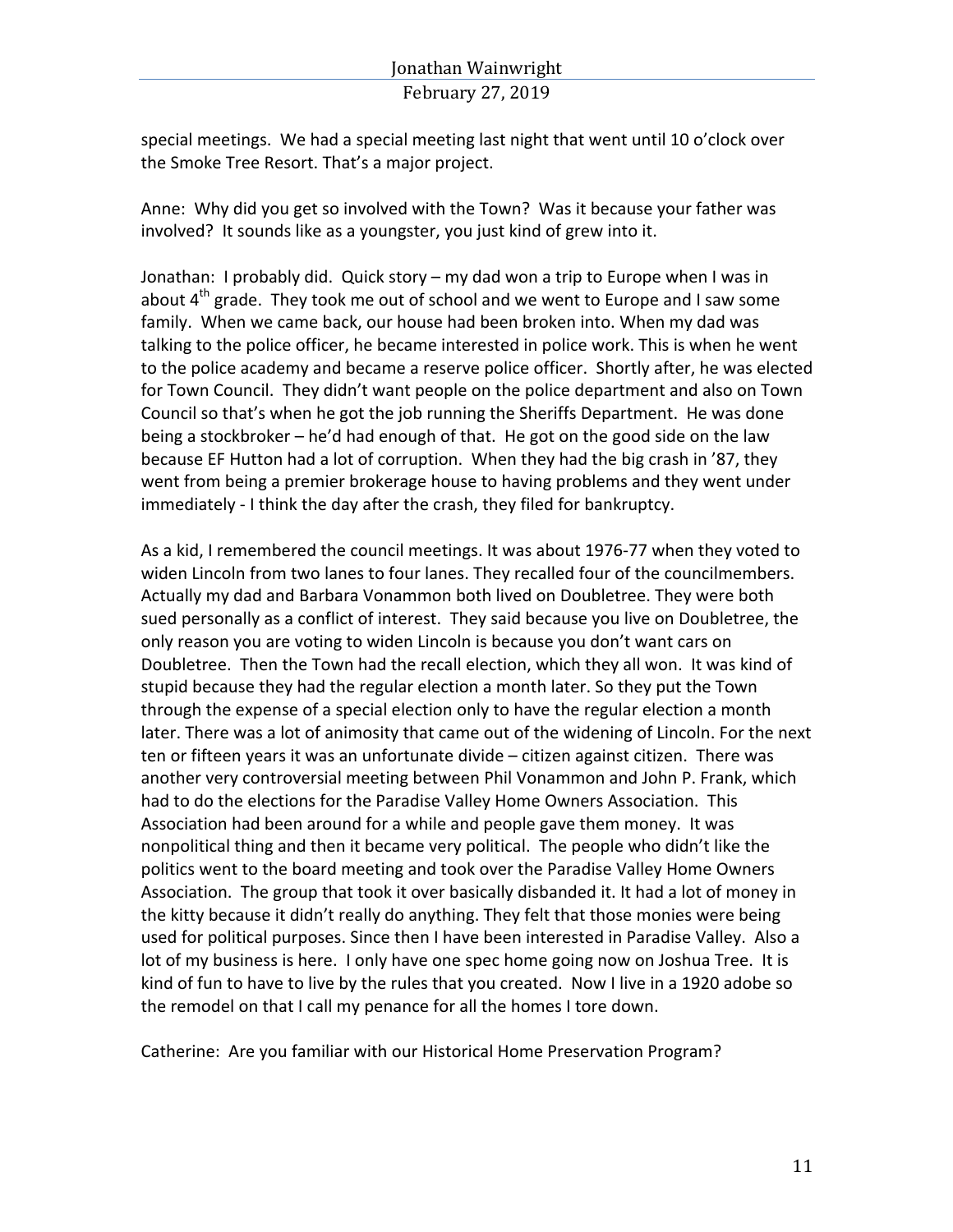Jonathan: I was hoping to talk to you about that. The house I lived in near Phoenix Country Day School was a nice historical property. The Waring family owned it. Their son was a state senator who got caught up in AzScam. They used to have rodeos right there -  $37<sup>th</sup>$  Place where it deadends into the canal – it was like a bog down there – right next to Phoenix Country Day School. Now there is the diversionary canal – there's a big scoop there where everything goes in  $-$  it's a bat cave. So my home was immediately north of that. There was a parcel back there that was the old rodeo grounds. So I bought that and then I bought a parcel of land there, which was a pool. I was able to take that property, buy the other one, abandon an alley there and then do two houses  $$ a kind of a little gated two house community. It was near where Sandra Day O'Connor's house used to be – now her house is in Tempe. One house I lived in and the other was a spec that we sold. I lived there for quite long time  $-$  it was a big house. The kids went to All Saints and Brophy so it was down in that part of the world. We lived there for 14 years – well we were only supposed to live there for 2 years like a good homebuilder but all of the other houses kept selling in the good market. In fact we were going to move into one in Judson that we had as a spec. It was in August or something like that. We had a great client who kept buying houses from us. They liked them so much they always liked the next one we were doing so they would say, "Would you take my house on a trade?" And then we would go on to the next one. The house we built in Judson, they had bought from us with an old house on a trade in July or August – my wife and  $\Gamma$ were going to move in and sell ours. We just said that we didn't want to move in the summer so we'll just put it on the market and see what happens. Steve Nash ended up buying it – he just got traded. So we stayed where we were and the market kind of collapsed. We were stuck there for a while. Once the kids were gone, or just moving out – we thought what we would really like is an old Bill Tull Santa Fe house. We found one that used to belong to a guy named Art Stegall. He was a big art collector locally. His daughter went to Phoenix Country Day School with me so I knew the house well. It's in Camelback Country Club on Golf Drive. Bill Tull built this in the 70s or 80s. He named the house Casa Taos. I had been to parties at the house. It had fallen on bad times and was owned by the bank. We bought that and did a major remodel. We took it back to really what it was – really authentic. Then we invited Joanne Tull over to come and take a look at it. She really liked the way it was. The only bad thing about the house was it had too many square feet and we would get so many scorpions - about 40 a night. We were ready to move in. The people that bought our house had kids at Phoenix Country Day. They found one little thing of mold in the inspection – like an air conditioning unit. Then they said, "Oh my goodness, we can do it." He was a big personal injury attorney. He said he was going to cancel the contract. I thought ok; I'm not going to go to court with you. So it fell out  $-$  then we said let's just put the other one on the market and see what happens. That one sold right away  $-$  a nice profitable venture - to a nice little guy from Nebraska. He's never there in the summer time so he didn't care about scorpions. About a month later, a guy we had built a house for up in Pinnacle Peak - his kid had just started Phoenix Country Day – he said, "Hey do you still have that house down there because my son started school there and my daughter is doing School for the Arts